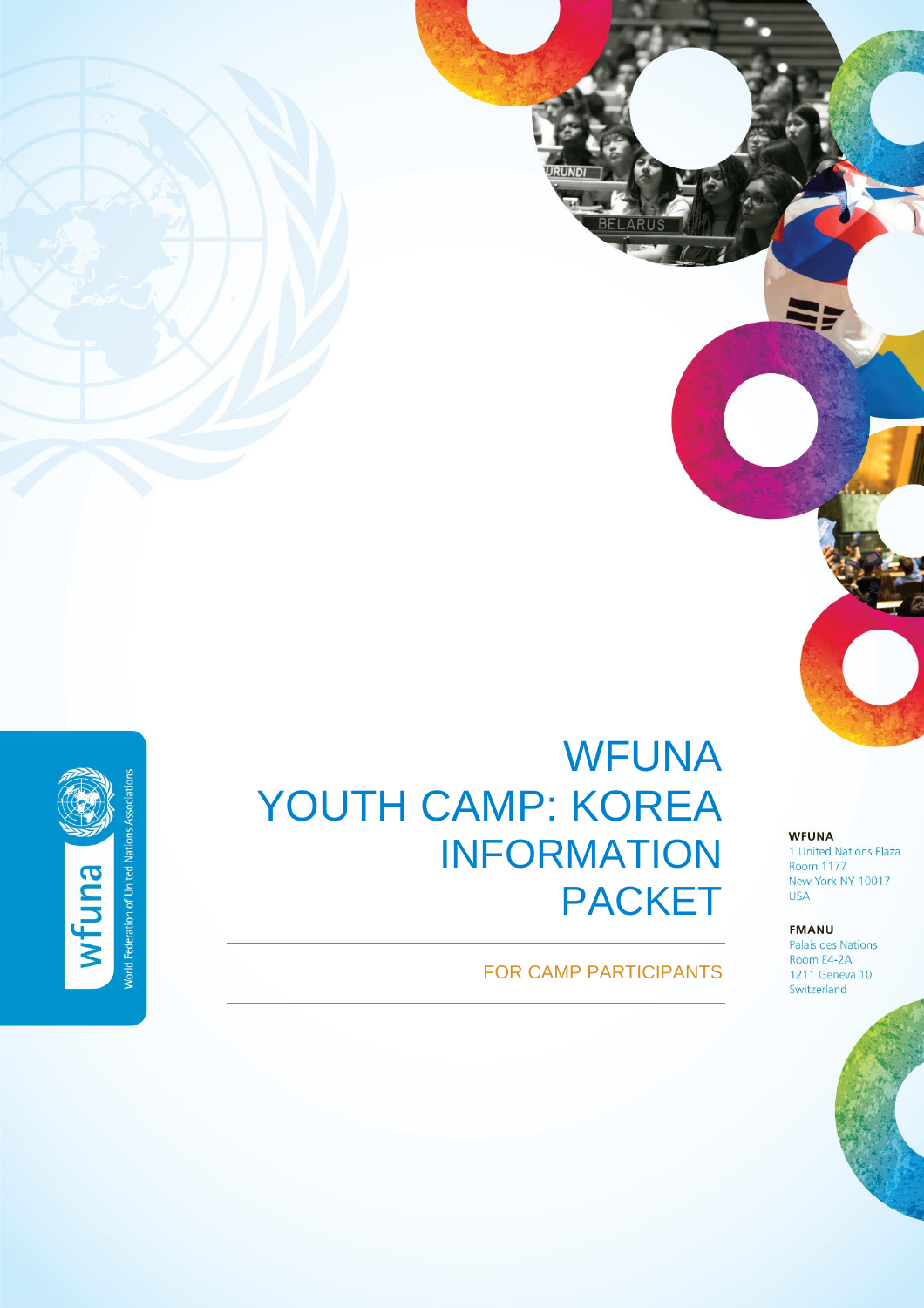#### **1.** 캠프 등록일시

- 1) 등록시간: 7 월 29 일 오전 9:00~11:00
- 2) 등록장소: 경희대학교 국제캠퍼스 제 2 기숙사 여자동 (주소: 경기도 용인시 기흥구 덕영대로 1732[서천동 1 번지] )



▲ 캠퍼스 안내 지도 (붉은색 표시 = 제 2 기숙사 여자동)

### **2.** 오시는 길 안내

1) 지하철: 분당선 영통역 하차 후 2 번 또는 3 번 출구로 나온 뒤 도보로 10~20 분 소요 (혹은 8 번 출구로 나온 뒤, 교내로 진입하는 좌석버스(다음페이지 참조)로 환승가능합니다.

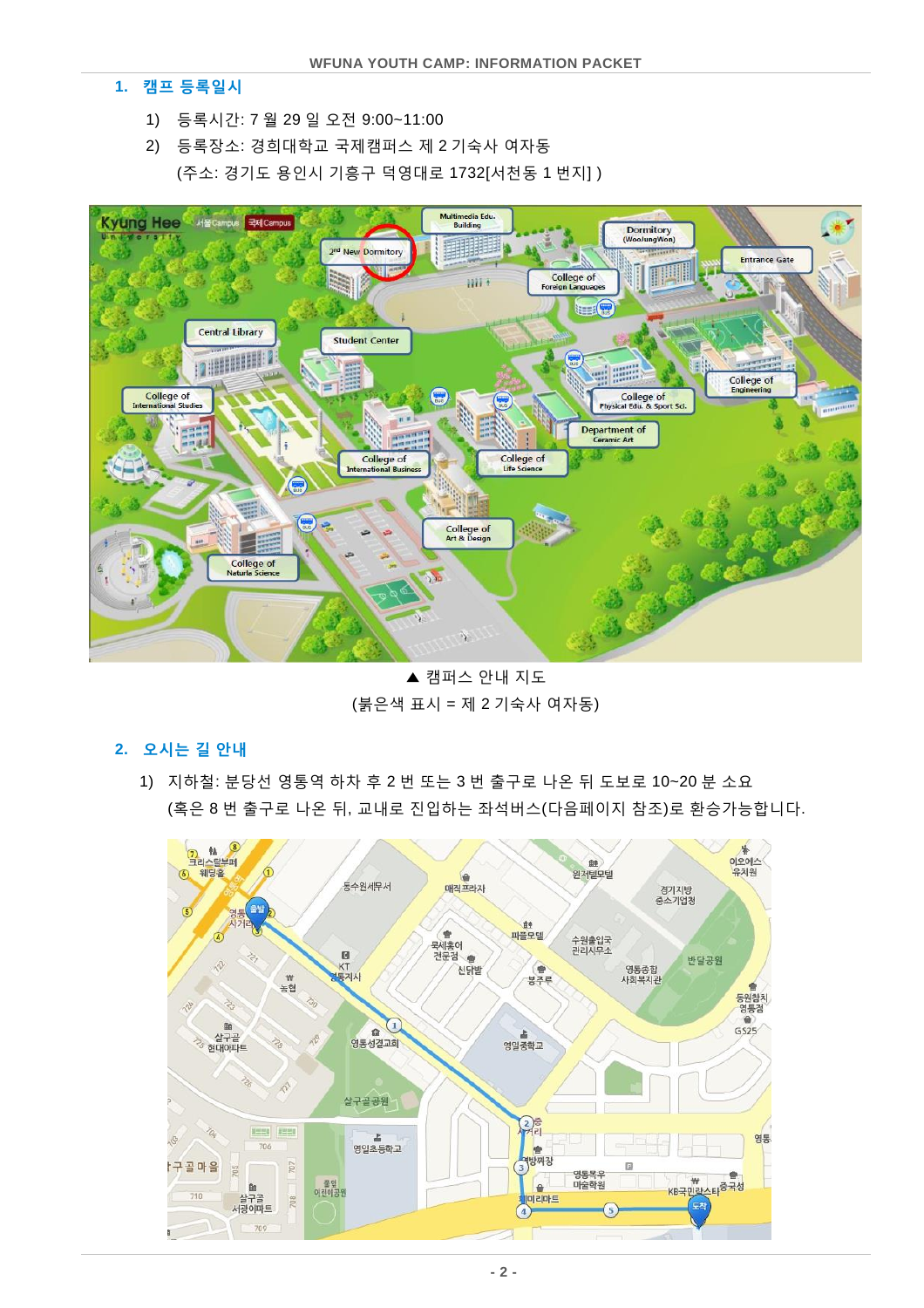2) 버스

| 지역         | 승차장           | 노선번호                                                  | 경유노선                                                                                       | 비교   |  |  |  |  |
|------------|---------------|-------------------------------------------------------|--------------------------------------------------------------------------------------------|------|--|--|--|--|
| 서울         | 서울역           | M5107                                                 | 서울역 - 명동 국민은행 앞 - 백병원 - 고속도로 - 영통지구 - 경희대                                                  |      |  |  |  |  |
|            |               | 좌석 5100                                               | 강남역 – 양재역 – 양재IC – 고속도로 – 수원IC – 영통지구 – 경희대                                                | 교내진입 |  |  |  |  |
|            | 강남역           | 좌석 1550-1                                             | 강남역 – 양재역 – 고속도로 – 경희대 – 신영통 – 병점                                                          |      |  |  |  |  |
|            | 강변역           | 좌석 1112                                               | 동서울터미널 – 잠실역 – 송파IC – 고속도로 – 신갈IC – 영통 – 경희대.                                              | 교내진입 |  |  |  |  |
|            | 잠실역           | 좌석 1007-1                                             | 교내진입                                                                                       |      |  |  |  |  |
|            | 사당역           | 사당역 - 의왕고속도로 - 북수원 - 고속도로 - 동수원 - 아주대 - 영통<br>좌석 7000 |                                                                                            |      |  |  |  |  |
|            | 서울역<br>(분당경유) | 좌석 5500-1                                             | 서울역 - 명동 국민은행 앞 - 백병원 - 순천향병원 - 고속도로 - 이매촌<br>- 서현 - 정자 - 오리 - 보정 - 신갈 - 민속촌 - 청명호수마을 -경희대 |      |  |  |  |  |
| 성남<br>(분당) |               | 7                                                     | 미금역 - 수지아파트 - 수원역 - 영통 - 경희대                                                               |      |  |  |  |  |
|            | 미금역           | $7 - 2$                                               | 머내 - 풍덕천 - 수원역 - 영일중 - 경희대                                                                 |      |  |  |  |  |
|            | 상대원           | $116 - 3$                                             | 상대원 동사무소 - 모란역 - 서현역 - 면허시험장 - 신갈중 - 경희대                                                   | 교내진입 |  |  |  |  |
| 구로         | 구로공단역         | 900                                                   | 구로디지털단지역 - 시흥 - 평촌 - 장안문 - 수원역 - 영통 - 경희대                                                  |      |  |  |  |  |
| 수원         | 영통역<br>(경희대역) | 9                                                     | 영통역(경희대역) - 영일중학교 - 정문 - 외국어대학 - 생명과학대학 -<br>사색의 광장                                        | 교내진입 |  |  |  |  |

※ 주요 정류장 세부 탑승 장소

- M5107 서울역 정류장 : 서울역 환승센터 6번라인 (지하철 서울역 9-1번 출구).
- ~ 5100번 신논현역 정류장 : 신논현역 6번출구 ~ 강남역 10번출구 중간 지점 광역버스 정류장
- 5100번 강남역 정류장 : 강남역 5번 출구 중앙차로(양재방향).
- 1112번 강변역 정류장 : 강변역 버스 환승센터 C
- 1112번 잠실역 정류장 : 잠실
- 9번 영통역(경희대역) 정류장 : 영통역 6번 출구에서 70m 아래 방향(영덕고 방면)

#### **3.** 준비물

- 필기도구, 여분의 옷, 세면도구(치약, 칫솔, 수건 등), 우산, 비상금
- ※ 캠프 중에 세탁이 필요한 경우, 기숙사 내에 비치된 코인세탁기 및 코인건조기를 사용할 수 있습니다. 이에 필요한 세제는 캠프 주 최측에서 제공해드리나, 해당 기기를 이용하는데 드는 비용(500원 \* 2개)은 학생께서 지불하셔야 합니다. 또한 캠프 중 세탁 및 건 조로 인한 의류의 손상에 대해서, 캠프 측은 책임지지 않습니다.
- ※ 참가자 부주의에 의한 귀중품(노트북, 핸드폰, 지갑 등)의 파손, 분실은 캠프 측에서 책임지지 않습니다.

#### **4.** 비상 연락처**(**캠프 진행 중**)**

- 캠프 운영본부: 031-201-2325
- CAMP DIRECTOR 유준형 010-2645-3900
- SECRETARY GENERAL 장준 010-9358-6916
- UNDER SECRETARY GENERAL FOR COMMUNICATION 심규정 010-5514-5407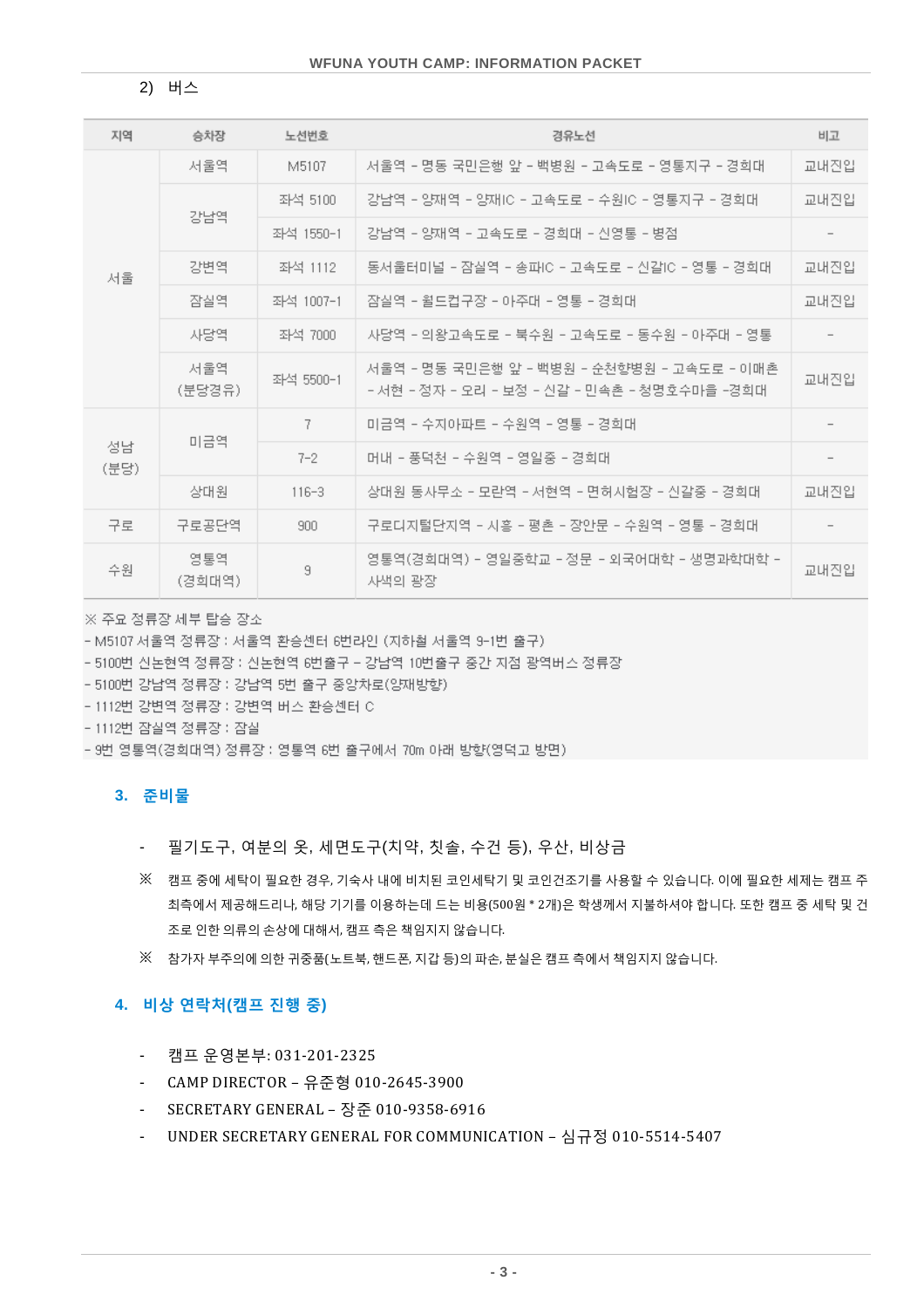#### **5.** 기숙사 관련

- 기숙사 2 인 1 실로 배정 될 예정입니다.
- 기숙사 점호(학생 건강상태 이상유무 파악, 호실 점검 및 기타 공지사항 전달)는 매일 오후 10 시에 진행될 예정입니다.
- 캠프 참가학생은 아래와 같은 생활 수칙을 지켜주셔야 합니다.

※ 경희대학교 제 2 기숙사 생활 수칙

- 사생의무

- 사생은 생활수칙을 성실히 준수제 2 하여야 하고 기숙사 및 부속시설을 보호 유지하여야 한다.
- 사생은 각자 실내의 도난 및 화재방지, 청소의 의무를 가진다.
- 사생은 본인의 행동에 대하여 모든 책임을 감수하여야 한다.

- 금지행위

- 입퇴사 절차 불이행 및 무단 호실내 비품/시설 변경행위
- 직원 및 조교의 정당한 지시에 불응하거나 반항하는 행위
- 사내 시설물의 고의로 파손하거나 방화 및 절도행위
- 배정된 호실을 사생 임의로 변경하는 행위
- 호실을 타인에게 양도 및 대여하는 행위
- 기숙사 내에서 고성방가 및 소란행위, 기숙사 지역 내에서 차량소음 유발행위
- 음주 및 주류반입, 도박행위 등 면학분위기를 저해하는 행위
- 인화물질 반입 및 사내에서 허가받지 않은 전열기구, 버너 등을 사용하는 행위
- 폭행행위, 성희롱 및 추행행위
- 사내 집기를 지정장소 이외로 운반 또는 사용하는 행위
- 점호에 불참하는 행위
- 공고물 훼손 및 타인의 우편물을 수취, 개봉하는 행위
- 호실에서의 취사 및 외부 음식물을 배달시키는 행위
- 낙서, 유인물, 부착물, 공고물 등의 무단게시, 전시 및 배포하는 행위
- 기숙사내에서 흡연을 하는 행위 (절대 흡연금지)
- 공동생활 공간(예 : 복도 등)에 무단으로 집기 및 물품을 방치하는 행위
- 기타 공공질서 및 면학분위기를 저해하는 행위

### **6.** 프로그램 일정표**(**마지막 페이지 참조**)**